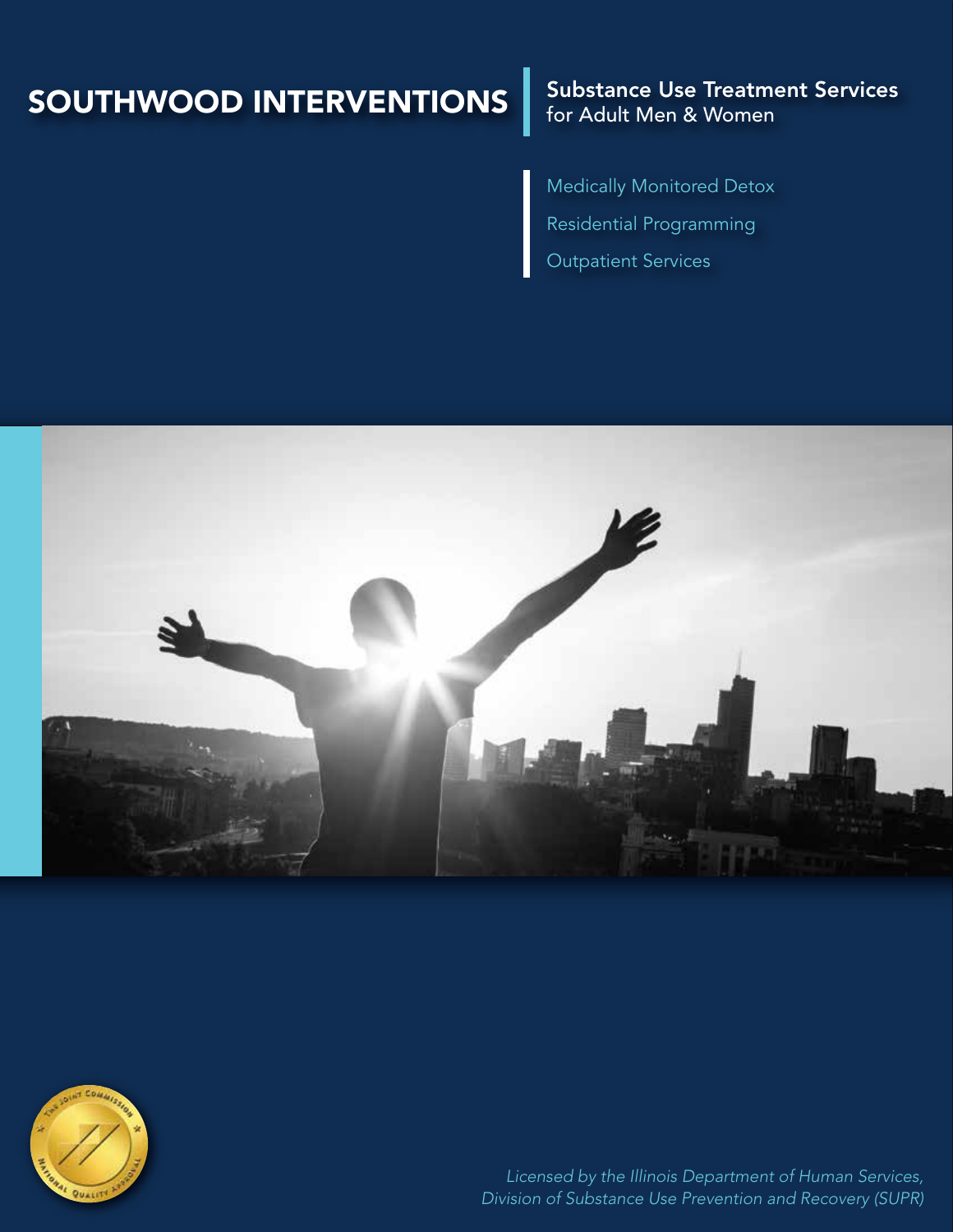# 29 YEARS OF SERVICE TO THE COMMUNITY

Since 1990, Southwood Interventions has been serving men and women from all over the Chicago area and its surrounding suburbs by treating a wide variety of addictions and co-occurring disorders in an urban residential setting.

Located in the Englewood community on the south side of Chicago, Southwood is a neighborhood oasis for individuals seeking respite and help in their struggles with addictions.

Southwood offers a continuum of substance use treatment services including detox, residential, and outpatient programming, as well as an array of self help and support programs that are open to our patients and to our community.

## OUR TREATMENT APPROACH

Programming at Southwood is based on a cognitive-behavioral team approach to treatment and case management.

Our treatment programs incorporate best practices in the field of addictions and evidence-based curriculum, including *Seeking Safety* and the *TCU Treatment System* (an Integrated Approach to Treatment for Addiction from the Institute of Behavioral Research at Texas Christian University).

We utilize a multi-disciplinary team consisting of specially trained physicians, nurses, certified clinicians and a recreation therapist to care for our patients and clients.

Our comprehensive clinical assessment process places each individual at the best level of care to safely address his or her needs. Levels of care, staffing, and discharge all follow the criteria established by the American Society of Addiction Medicine (ASAM).

# LEVELS OF CARE at SOUTHWOOD

Outpatient Substance Use Treatment Programs for Adults

Level I (Outpatient)

Level II (Intensive Outpatient)

DUI Re-evaluation and Treatment

#### Residential Programs

Southwood offers separate residential programs to the following populations:

 Adult men who are court-mandated to receive treatment as an alternative to incarceration

**Special Therapies:** Southwood provides an array of special therapies and programming including recreation therapy, dance/movement therapy, expressive art therapies, fitness education, leisure education, and outings.

Dually diagnosed men and women in need of MISA services

Adult women who are residents of the city of Chicago

Adult women referred by the Department of Corrections

 Men and women involved with the Illinois Department of Children and Family Services (DCFS)

Each residential program offers individual and group counseling on drug education, relapse prevention, cognitive behavioral therapy, parenting skills, health education, and more.

Each program resident works individually with a primary counselor to address specific goals and case management issues in order to prepare him or her for the next level treatment.

#### Medically Monitored Detoxification Program

Southwood offers one of only two detox programs in Chicago that operate outside of a hospital.

 Our patients are monitored 24 hours a day by a physician and team of nurses who manage symptoms associated with alcohol and opiate withdrawal.

 Counseling, education, relapse prevention and aftercare groups are provided daily with an emphasis on transitioning patients to their next level of care.

## KEY SERVICES

Individualized treatment planning

Individual and group counseling

Family education and counseling

Vocational training and counseling

HIV/AIDS education

 Violence prevention, conflict resolution, behavior management

Developmental skills counseling

Relapse prevention counseling

Cognitive skills therapy

Parenting classes

Family therapy

Trauma-focused therapy

Health awareness

## ADDITIONAL SERVICES

❙ Family Program: Through multi-family groups and individual family counseling sessions, Southwood educates clients and their families on the process of addiction and how it affects all members of the family.

❙

❙

Self Help Groups: Weekly on-site AA, CA, NA, and DRA (Dual Recovery Anonymous) meetings open to all clients and to the community.

❙

Food Services: Select clients are provided a hands-on working experience in the Southwood foodservice department, giving them insight to working in the foodservice industry and allowing them to work in a constructive and positive work environment.

❙

Trauma and Domestic Violence Services: Providing individual and group services for those who have been impacted by domestic violence, sexual assault or abuse, or community violence and trauma.

Weekly Alumni Meetings: Offering ongoing support for clients who have left treatment successfully.